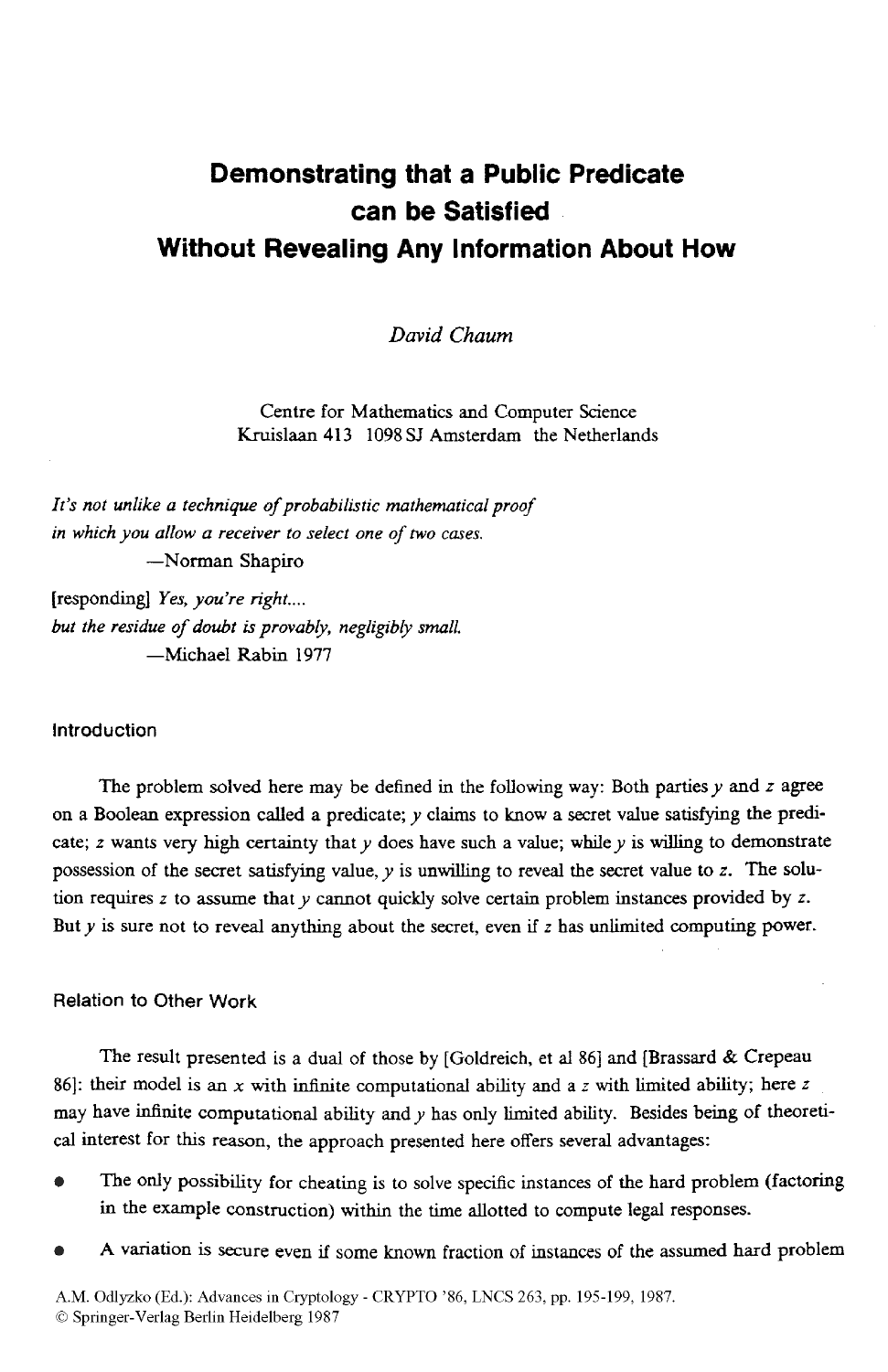can be solved within the allotted time.

- If there are multiple solutions, no information about which one(s) the prover knows **is**  released by the protocol, even to someone who actually has infinite computing power.
- The model is consistent with previous proposals of the author [Chaum 85b], where an individual may have to demonstrate something to an organization that has potentially unknown resources or abilities. In fact, the result is a special case of a protocol previously presented by the author [Chaum SSa], whose properties are described in [Chaum 85b page 10391. But the underlying problem assumed hard in that work differs from those relied on here.
- Giving the verifier a chance to cheat of less than 2<sup>s</sup> requires only an amount of computation linear in s and the number of gates needed to represent the predicate. For  $s = 100$  and say 200 digit composites, this requires for each gate only about as much computation **as** a single **RSA** decryption.
- The protocol **is easily** adapted to the dual model.

# 1. **PROTOCOL**

In overview, the protocol presented involves  $y$  making known to  $z$  transformed and encrypted copies of a truth table for each gate of a circuit representation of the predicate, after which *z* is allowed to "select one of two cases". The basic idea of getting exponential security by one party first committing by revealing encrypted forms and then allowing the other party to choose between several cases, which is relied on here, was first proposed in the context of cryptographic protocols by Rabin in [77] (which **is** the subject of the discussion quoted at the beginning of this article).

#### **1.1** Protocol **Set-Up**

Initially  $y$  and  $z$  agree on a predicate and its realization by a circuit comprising  $m$  gates  $g_1, \ldots, g_m$ , defined by their respective truth tables  $T_1, \ldots, T_m$ . The gates are interconnected by *n* wires  $w_1, \ldots, w_n$ , with each column of every truth table corresponding to a wire. Thus the predicate may be thought of **as** a Boolean function on say *r* secret input bits involving *m* elementary Boolean operations each (except one) of whose output bits becomes **an** input for one or more other elementary operations without feedback. This means that the memoryless circuit has *r* input wires, each of which is an input to one or more gates (elementary operations defined by a corresponding truth table);  $n - r - 1$  internal wires, each serving as the output of a single gate and "fanning-out'' to serve **as** input to one or more other gates; and a single output wire of a single gate, which is the output of the whole circuit.

Consider a gate  $g_k$  with *I* inputs and an output defined by a truth table  $T_k$  (subsequently denoted without subscript) represented in matrix form as  $T=(t_{i,j})$ , with  $i \in \{1,..., 2^l\}$  and  $j \in W_k$ ,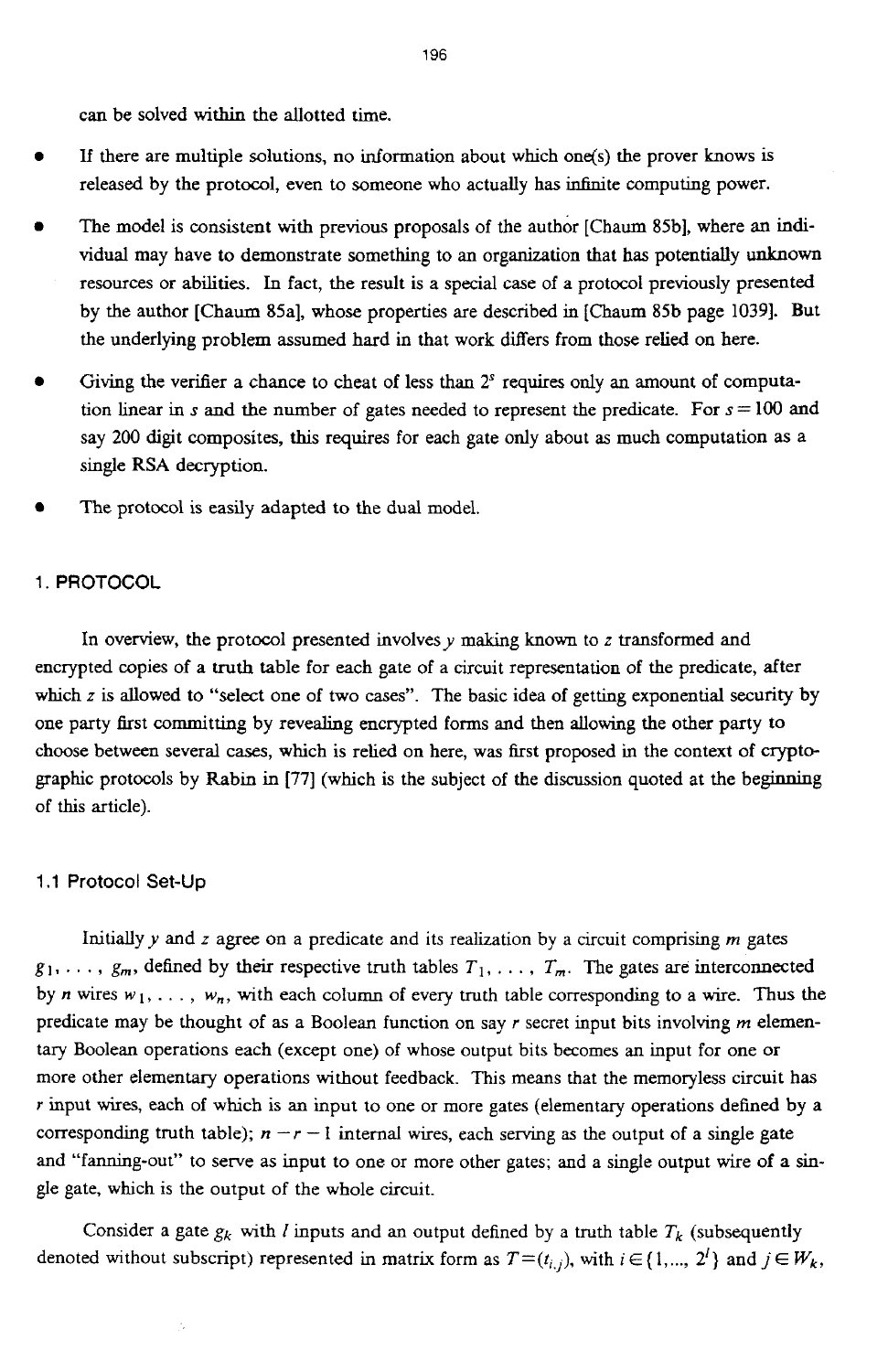where  $W_k$  is the set of wires corresponding to the inputs and outputs of gate  $g_k$  and (the cardinality)  $# W_k = l + 1$ , which is the total number of inputs and outputs of gate  $g_k$ , and  $W_k \subset \{w_1, \dots, w_n\}$ . The entries of *T* are 0's and 1's, i.e.  $t_{i,j} \in \{0,1\}$ , in the usual way: the rows (apart from the last column) contain all defined input configurations, and the last entry in each row is the corresponding output.

It is sufficient to consider all the wires as having secret values, except the single output wire for the whole predicate. **Since** the value of this wire should be 1, the truth table of its gate **is**  modified as follows: all rows with 0 in the output column are removed, and then the output column itself is removed.

First, y choses an inversion  $I_i$  at random for each wire  $w_i$ , i.e.  $I_i \in \{0,1\}$  for  $j \in \{w_1, \ldots, w_n\}$ , where random choices (as used throughout) are uniform choices that are statistically independent of everything else.

Next, y successively transforms each *T,* first to **a** permuted form *<sup>T</sup>*', second to an obscured form *<sup>T</sup>*", and third to an encrypted form *E* as follows: (a) Each *T* is transformed into a **matrix**   $T'=(t'_{i,j})$ , by a random row permutation. (b) Each *T'* is transformed into a table  $T''=(t''_{i,j})$  for which all entries in all columns corresponding to inverted wires are inverted:  $t''_{i,j} = t'_{i,j} \oplus I_i$ . (c) Each entry of the obscured form *T*" is encrypted in a special way to yield  $E = (e_{i,j})$ : for each entry in  $T''$  a random residue modulo *N* that is coprime with *N*, shown as  $r_{i,j}$ , is chosen with Jacobi symbol  $(r_{i,j} / N)$  equal 1 when  $t''_{i,j} = 1$  and equal  $-1$  otherwise, and  $e_{i,j} \equiv r_{i,j}^2 \pmod{N}$ , where  $N$  is supplied to  $y$  by z.

Then  $y$  displays all the matrices  $E$  to  $z$  and allows  $z$  to choose between two cases:

- (1) Display by y of  $I_i$  and, for each gate, all the  $r_{i,j}$ 's used in forming the corresponding *E*'s. This allows z to recover every  $T''$  from the Jacobi symbols of the  $r_{i,j}$ 's, to check that the entries of each  $E$  are the squares of the corresponding  $r_{i,j}$ , and to verify that each  $T''$ satisfies  $t''_{j,i} = t'_{i,j} \oplus I_j$ , for some row permutation  $T'$  of  $T$ .
- Display by y of one row of  $r_{i,j}$ 's for each  $E$ , which should correspond to the actual row of the truth table that is **satisfied** by the secret wire values. This allows z to check that the entries of a row of each *E* are the squares of the corresponding r's, to recover the corresponding rows of the *T*"'s from the Jacobi symbols of the  $r_{i,j}$ 's, and to verify that all entries  $t''_{i,j}$  of the displayed rows with the same *j* are equal. **(2)**

#### **2.** SECURITY

**Theorem:** *No Shannon-information about the secret wire values* is *revealed by* y *following theprotocol, assuming* N *has only two odd prime factors and they are each congruent to 3 modulo 4.* 

*Proof:* First note that no information in the Shannon sense is revealed before z chooses a case, since each quadratic residue displayed **has** exactly the same probability of corresponding to a **1 as**  to a 0, because *it* has exactly two distinct roots with each Jacobi symbol. The secret wire values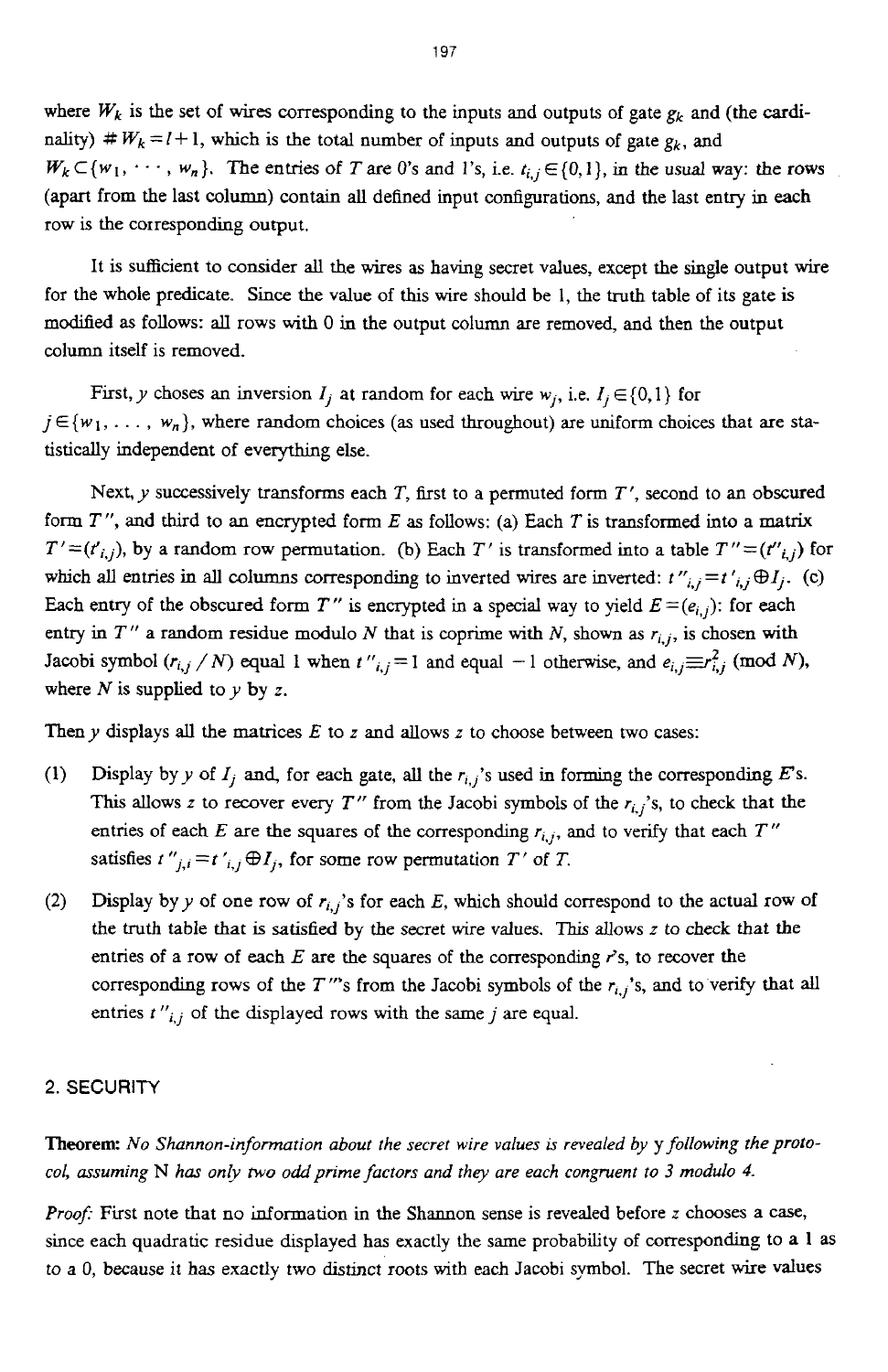have no influence on what **is** revealed in case 1. In case *2,* the indices of the displayed rows reveal nothing since the permutation of rows is chosen at random; a bit with index  $j$  in a revealed row corresponds with the jth wire, is equal to all other such bits with index *j,* **and is** just the exclusive-or of the secret wire value with  $I_i$ , which is just the encryption of the secret value under a true one-time pad.<sup>[]</sup>

**Theorem:** The probability that **y** satisfies **z's** verification cannot exceed  $\frac{1}{2}$  when **y** is unable to learn *secret wire values satishing the circuit, assuming* y *cannot find two square roots of the same residue modulo* N *that have distinct Jacobi symbols.* 

*Proof:* It is sufficient to show that if *y* can satisfy *z* in both cases, then *y* can learn wire values satisfying the circuit. All  $T''$  are uniquely determined (from the assumption), are known to  $y$ , and contain only valid truth table rows when exclusive-ored with the corresponding bits of the  $I_i$ 's known to y, as a consequence of y being able to satisfy case 1. From case 2, y knows a way to choose one row from each table *T"* such that each wire is **assigned** the same value in all the chosen rows. Thus,  $y$  can form the exclusive-or of the  $I_j$ 's known from case 1 with the rows known from case *2,* which yields a valid row for each gate (from *case* 1) with an assignment **of**  bits to wires that satisfies each such row (from case 2). $\Box$ 

Lemma: *If the above protocol* is *successfulb repeated* s *times, using moduli each of which can be factored in the allotted time with independent probabiliy p, then the probabilig of one-half in the previous theorem may be replaced by*  $(\frac{1}{2} + p / 2)^s$ .

Proof: Follows immediately from elementary probability theory.

# **3.** DISCUSSION

The protocol description used certain well known number theoretic functions (first *intro*duced by Blum **[82])** for clarity **and** concreteness, but the present results should not be interpreted **as** limited to these specific functions. **A** natural generalization is to any pair of **so** called "claw free" **(as** defined **in** [Goldwasser et al **851)** one-way bijections with the same image. Other choices of encryption functions switch the protocol to the dual model mentioned in the introduction: any suitable encryption of a single bit (or actually row of bits) with a unique inverse **mes**sage could be used to encrypt a *T"* to form **an** *E.* 

**In** the protocol presented above, *y* must be convinced that *N* is a "Blum integer," or better, that it **is** of the form used in [Goldwasser et al 851. There are at least two ways to address such **a**  requirement. One is just to complete the protocol and then lety reveal the factorization of *N* to convince *z* that no cheating **has** occurred. When such an after-the-fact check is not acceptable, and where the particular encryption functions used require some such checking based on trapdoor information, *z* **could** use a protocol of the dual type to convincey that a predicate **indicat**ing suitability of the functions is satisfied.

Other claw free functions based on the dscrete log problem do not require such checking [Damgård 86].